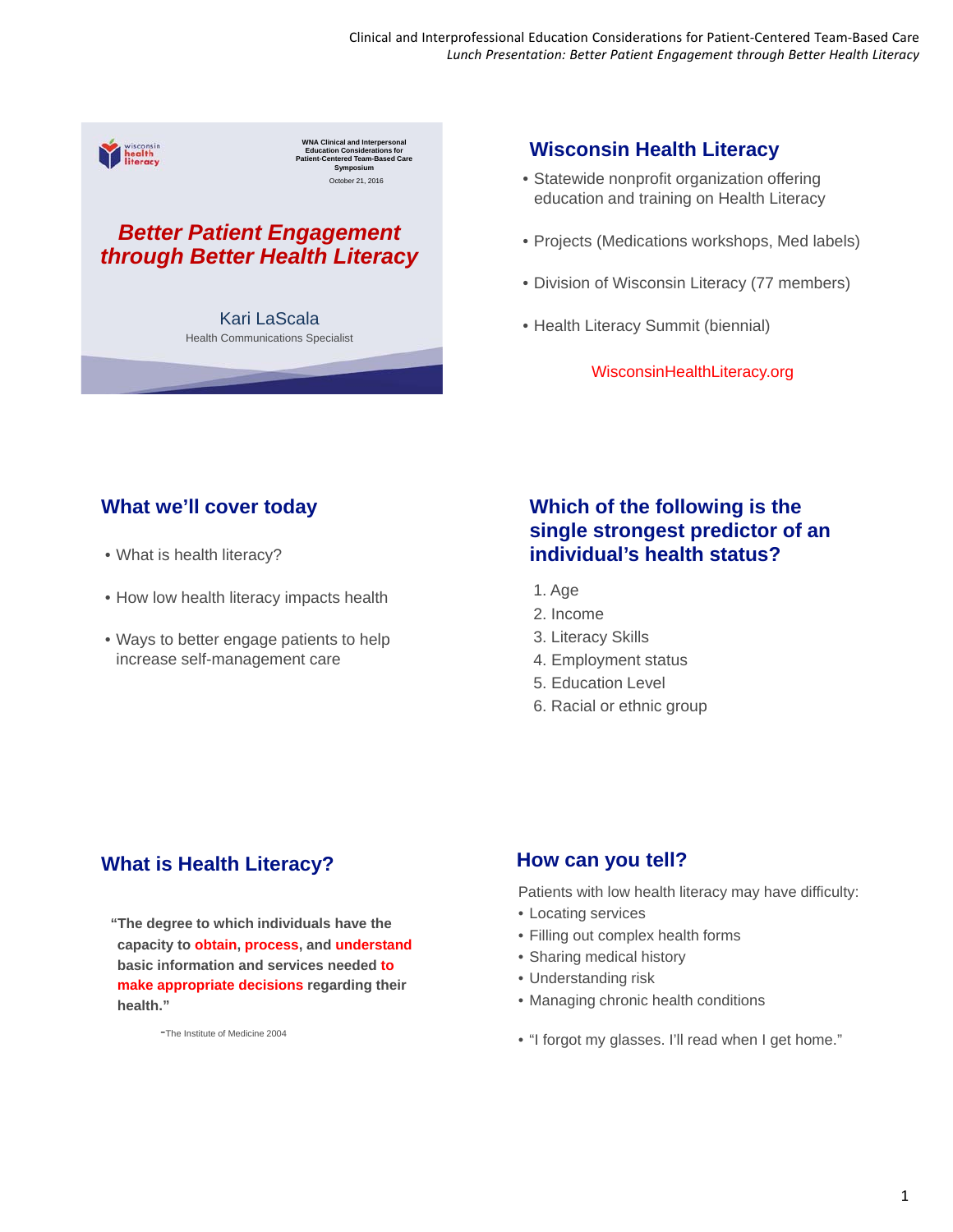# **Day-to-day problems associated with low health literacy:**

• Growth

Understanding common words:

• Stool • Bowel

• Colon

- Polyp
- Rectum
- Lesion
- 
- Screening

# **Day-to-day problems associated with low health literacy:**

Patients less likely to know:

- How to use inhaler
- That weight loss & exercise lower blood pressure
- What foods are good to eat
- How to understand direct-to-consumer ads
- How to select a health plan
- How to take medicine

# **A real life example…**

An 89-year-old man with dementia is diagnosed with an ear infection and is prescribed an oral liquid antibiotic: "one teaspoon twice a day."



-Parker, R. et al. J Health Comm, 2003.

# **How low health literacy affects engagement:**

- Difficulty with SDM terminology, e.g., ("benefit" and "harm")
- Less likely to ask questions
- Harder to evaluate online information
- Less activated: more likely to just accept provider advice

# **How low health literacy affects engagement:**

- Harder to manage chronic disease
- Left behind by technology
- Less likely to rate satisfaction high
- Less likely to access care efficiently (e.g., ED vs. PCP)
- More likely to be readmitted

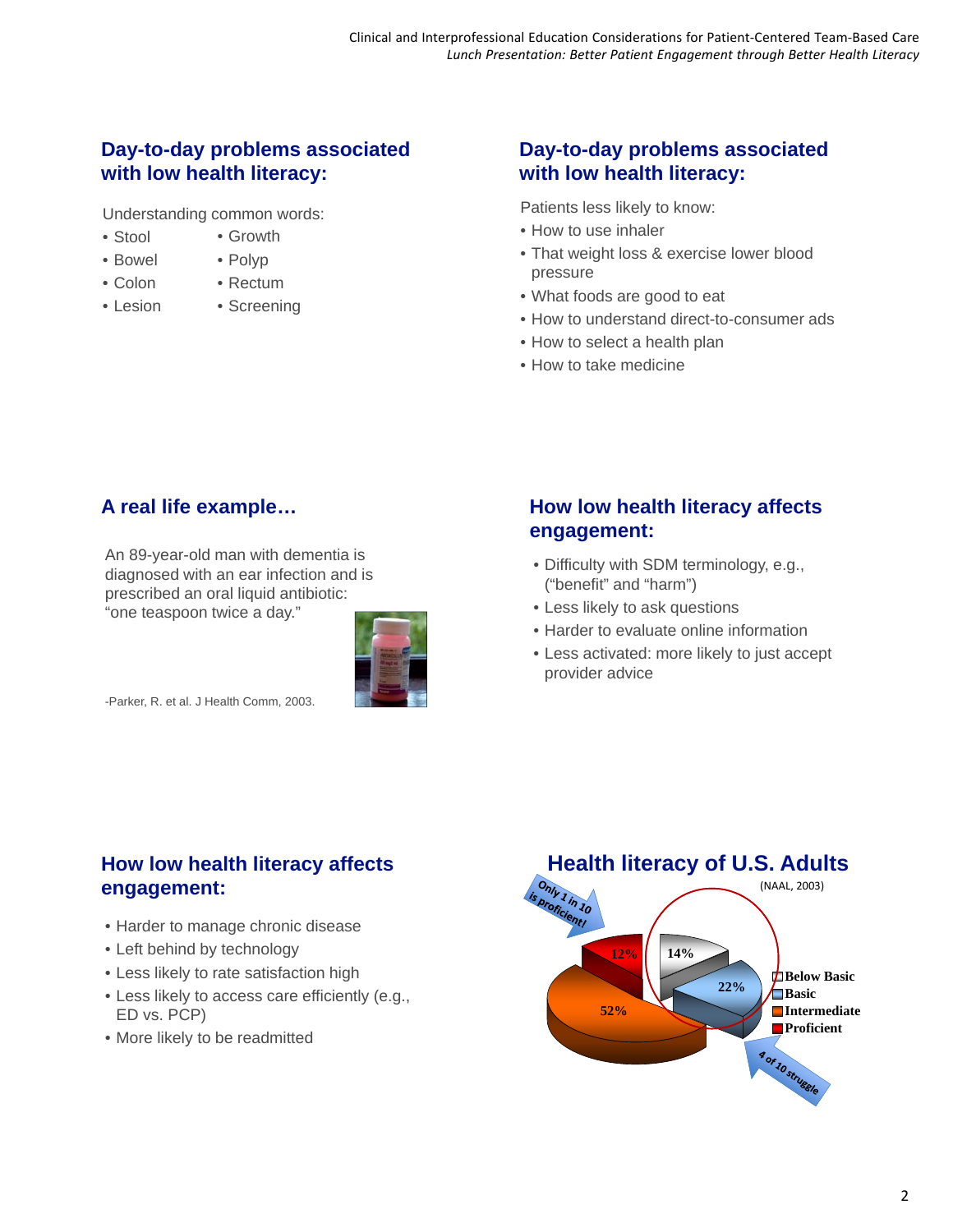#### **Who is most at risk for low health literacy?**

Ethnicity:

| - Entire population | 36% |
|---------------------|-----|
| – White             | 28% |
| - Native Americans  | 48% |
| – Blacks            | 58% |
| – Hispanics         | 66% |

#### **Who is most at risk for low health literacy?**

| <b>AGE</b>        | <b>Proficient</b> | Intermediate | <b>Basic or</b><br><b>Below Basic</b> |
|-------------------|-------------------|--------------|---------------------------------------|
| $75+$             | 1%                | 29%          | 70%                                   |
| 65+               | 3%                | 38%          | 59%                                   |
| <b>All Adults</b> | 12%               | 53%          | 36%                                   |

Education level:

- In High School, GED or HS grad 34-37%
- Less than/some High School 76%

## **Who is most at risk for low health literacy? Who is most at risk for low health literacy?**

- 24 million Americans have Limited English Proficiency
- 75-90% of patients in the 2 lowest reading levels describe themselves as being able to read/write English "well" or "very well"
- Adults with limited English Proficiency usually become proficient speaking/hearing English long before they become proficient reading English

## **You can't tell by looking: The difficulty of knowing**

- 2013 Study: 63% of patients had high likelihood of limited health literacy – nurses reported 19%
- 2002 Study: Resident physicians perceived 90% did not have literacy problems when 36% had low health literacy

**Medical studies show most people suffer a 68% hearing loss when naked.**

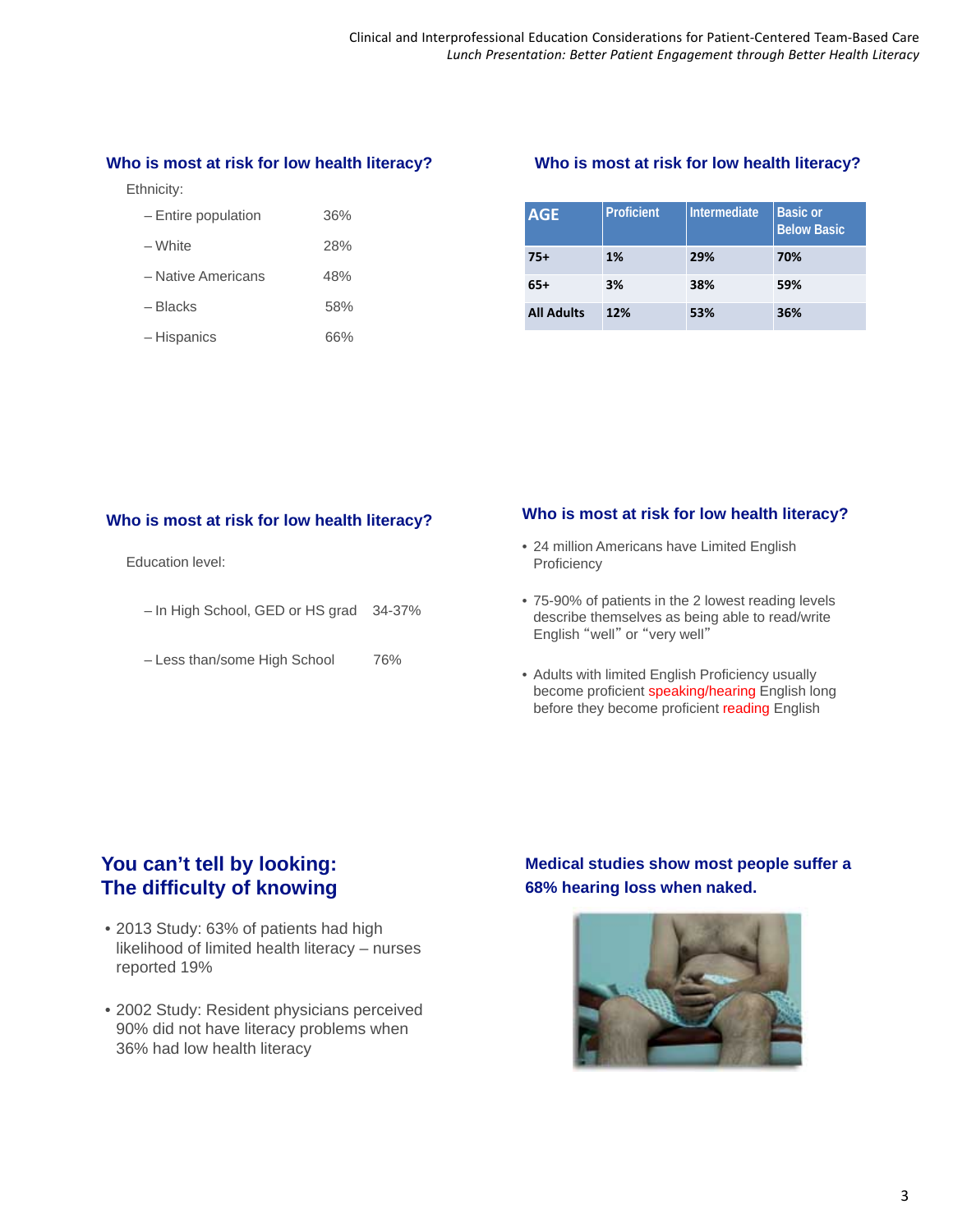# **The Impact of Low Health Literacy**



- **Poorer health knowledge**
- **Poorer health status**
- **Higher mortality**
- **More hospitalizations**
- **Higher health care costs**

#### **Those with low health literacy are less likely to:**

Adopt preventive measures, including mammograms, pap smears, flu shots

Participate in preventive services, such as tobacco cessation and obesity prevention programs

# **What can nurses do?**



VE.

## **Adopt Health Literacy Universal Precautions**

Since you can't always tell by looking….

• Take actions that minimize risk for everyone





V limits



Even highly educated people prefer simple, understandable health information.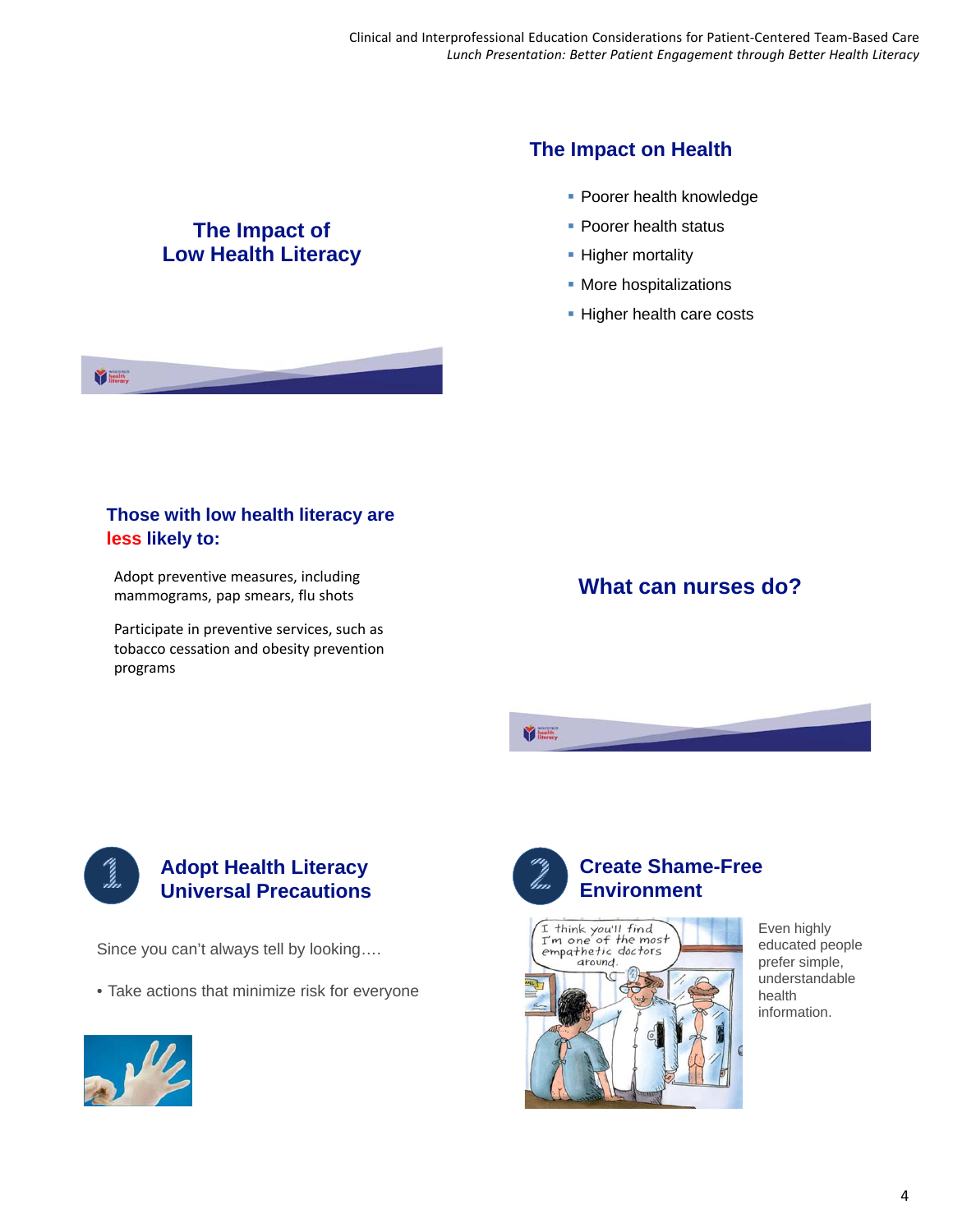

20% of American adults read at or below the **5th grade** level.



Most health care materials are written above the **10th grade** level.

#### **What is a way to say each of these words in plain language?**

| Adverse           |  |
|-------------------|--|
| Anti-inflammatory |  |
| Carcinogen        |  |
| Angina            |  |
| Depression        |  |

#### **What is a way to say each of these words in plain language?**

| <b>Medical Term</b> | <b>Another way to say</b>                |
|---------------------|------------------------------------------|
| Adverse             | <b>Bad</b>                               |
| Anti-inflammatory   | Helps swelling and<br>irritation go away |
| Carcinogen          | Cancer-causing                           |
| Angina              | Chest pain                               |
| Depression          | Feeling sad or down                      |

# **It's not just medical terms….**

**"I think he's doing much better. We can move him from the ICU to the floor."**

**- ICU Physician Consultant**



# **A word about numbers**

- Do the math for patients
- Keep denominator same (5 out of 100, 1 in 10)
- Use frequency (1 out of 10) vs. percent (10%)
- Use comparisons/analogies



# **Show or draw pictures**